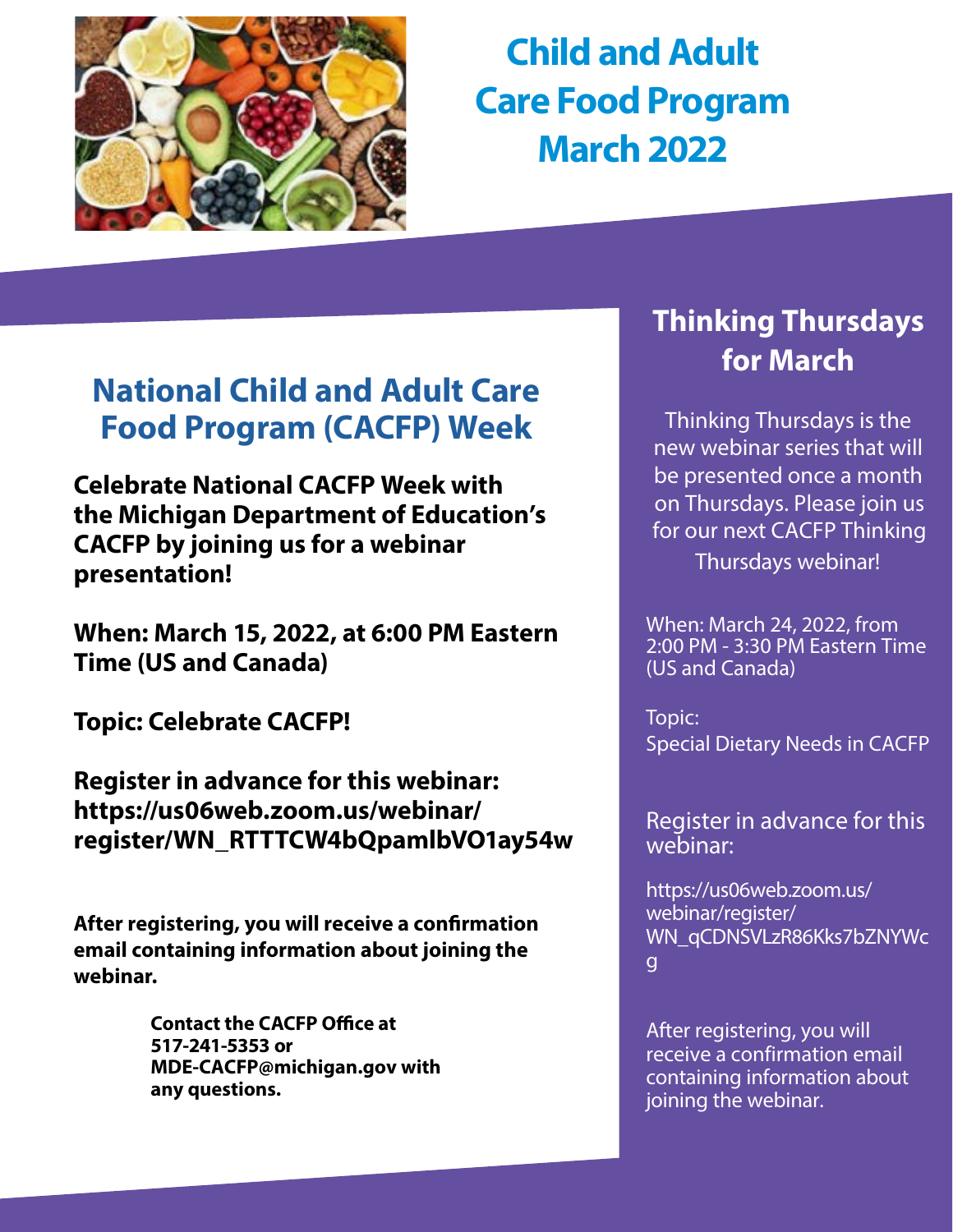# **[National CACFP Week is March 13-19, 2022](https://www.cacfp.org/national-cacfp-week-main/)**

CACFP Week is a national educational and information campaign sponsored annually by the National CACFP Sponsors Association designed to raise awareness of how the USDA's Child and Adult Care Food Program works to combat hunger. The CACFP brings healthy foods to tables across the country for children in child care centers, homes, and afterschool, as well as for adults in day care.



# **CACFP Week is brought to you by the letters...**

## **Community**

 The CACFP community works to ensure that all children have access to healthy foods. Share CACFP Week on social media and out in your community.

#### **Awareness**

 Together we can raise awareness of how the CACFP works to combat hunger. Learn what you can do to promote the CACFP and advocate with a press release or a letter to congress.

#### **Children**

Children receive healthy and nutritious meals through the CACFP. Educate children and parents about the CACFP with fun activities and communication tools.

#### **Food Program**

 The CACFP helps children learn healthy eating habits. Find out why breakfast is the most important meal of the day and learn some tips for getting kids to try new foods.

#### **Participate**

 Hundreds of thousands of people participate in the CACFP administering the program or caring for children and adults. Show your appreciation to all of those who work with CACFP every day.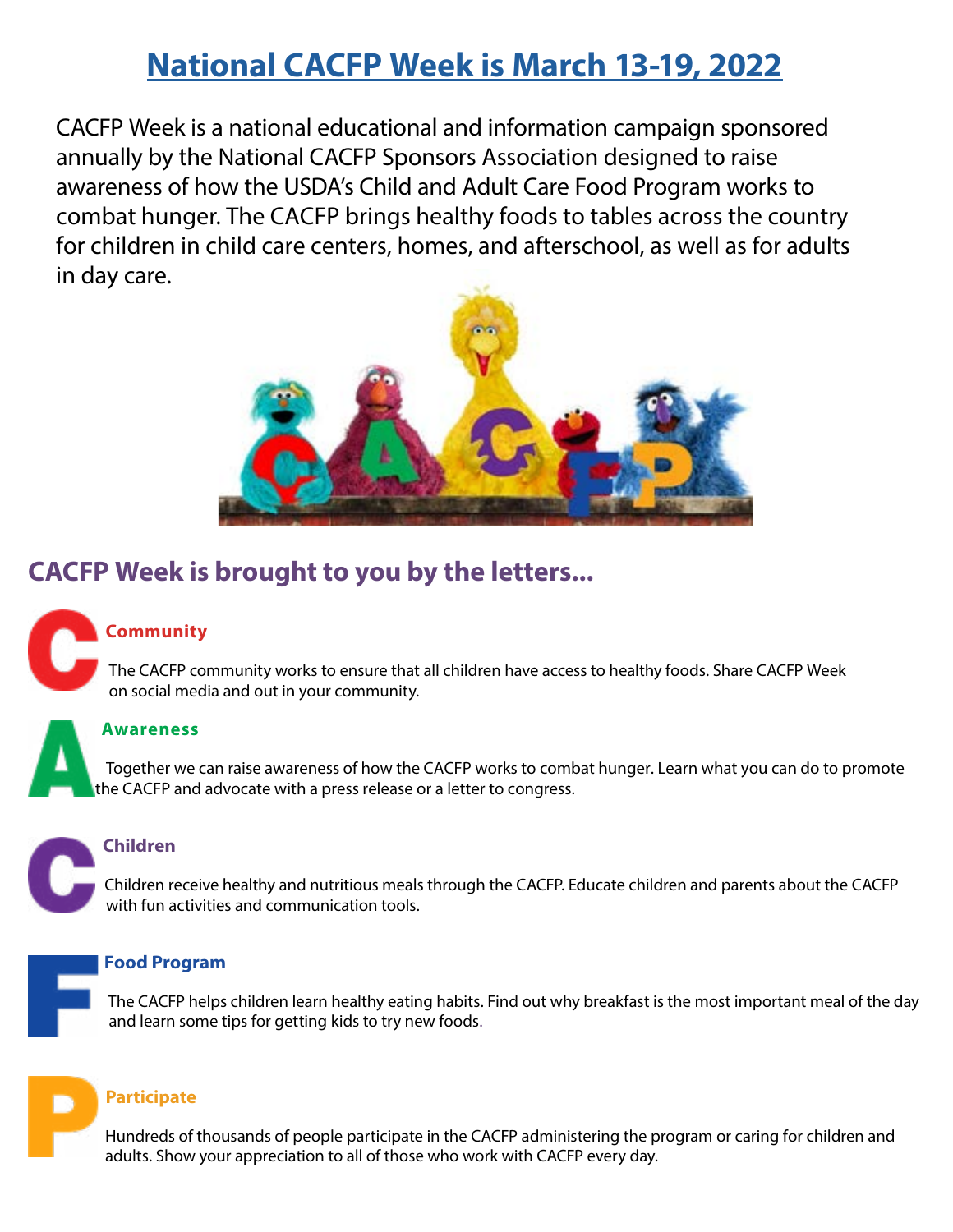USDA's Team Nutrition initiative invites you to join us in celebrating National Nutrition Month® by sharing Team Nutrition resources with schools, families, and children. Free printed materials are available to order for Team Nutrition Schools while supplies last.

Materials include:

- [Launch Your Day with Breakfast Stickers](https://gcc02.safelinks.protection.outlook.com/?url=https%3A%2F%2Fwww.fns.usda.gov%2Ftn%2Flaunch-your-day-breakfast-stickers&data=04%7C01%7CGalbaviT%40michigan.gov%7Cddee6ccc023f45be365c08d9efe1f137%7Cd5fb7087377742ad966a892ef47225d1%7C0%7C0%7C637804575956377296%7CUnknown%7CTWFpbGZsb3d8eyJWIjoiMC4wLjAwMDAiLCJQIjoiV2luMzIiLCJBTiI6Ik1haWwiLCJXVCI6Mn0%3D%7C3000&sdata=TR%2BLIyHzdNvFGQovk1PTfJ78INzzXLOGh91sUgswlM0%3D&reserved=0)
- [MyPlate Nate and Kate Stickers](https://gcc02.safelinks.protection.outlook.com/?url=https%3A%2F%2Fwww.fns.usda.gov%2Ftn%2Fmyplate-nate-and-kate-stickers&data=04%7C01%7CGalbaviT%40michigan.gov%7Cddee6ccc023f45be365c08d9efe1f137%7Cd5fb7087377742ad966a892ef47225d1%7C0%7C0%7C637804575956377296%7CUnknown%7CTWFpbGZsb3d8eyJWIjoiMC4wLjAwMDAiLCJQIjoiV2luMzIiLCJBTiI6Ik1haWwiLCJXVCI6Mn0%3D%7C3000&sdata=azlPBn40HGqqPzum7U4xmL7B6B0tlKm6T580od0VMyk%3D&reserved=0)
- [Make Today a Try-Day! Stickers](https://gcc02.safelinks.protection.outlook.com/?url=https%3A%2F%2Fwww.fns.usda.gov%2Ftn%2Fmake-today-try-day-stickers&data=04%7C01%7CGalbaviT%40michigan.gov%7Cddee6ccc023f45be365c08d9efe1f137%7Cd5fb7087377742ad966a892ef47225d1%7C0%7C0%7C637804575956377296%7CUnknown%7CTWFpbGZsb3d8eyJWIjoiMC4wLjAwMDAiLCJQIjoiV2luMzIiLCJBTiI6Ik1haWwiLCJXVCI6Mn0%3D%7C3000&sdata=f1gV3bpHW0HjNRzHxNutsavfK00a5J7lXWRP00kRcFQ%3D&reserved=0)
- [Discover New Foods Decal Set](https://gcc02.safelinks.protection.outlook.com/?url=https%3A%2F%2Fwww.fns.usda.gov%2Ftn%2Fgraphics-library&data=04%7C01%7CGalbaviT%40michigan.gov%7Cddee6ccc023f45be365c08d9efe1f137%7Cd5fb7087377742ad966a892ef47225d1%7C0%7C0%7C637804575956377296%7CUnknown%7CTWFpbGZsb3d8eyJWIjoiMC4wLjAwMDAiLCJQIjoiV2luMzIiLCJBTiI6Ik1haWwiLCJXVCI6Mn0%3D%7C3000&sdata=A9ffGvoM%2FEgz0kW3A1ZCLSOTRd%2FRv9rVQI7uwmJLRAg%3D&reserved=0) (for elementary schools)
- [Fueling My Healthy Life Decal Set](https://gcc02.safelinks.protection.outlook.com/?url=https%3A%2F%2Fwww.fns.usda.gov%2Ftn%2Fgraphics-library&data=04%7C01%7CGalbaviT%40michigan.gov%7Cddee6ccc023f45be365c08d9efe1f137%7Cd5fb7087377742ad966a892ef47225d1%7C0%7C0%7C637804575956377296%7CUnknown%7CTWFpbGZsb3d8eyJWIjoiMC4wLjAwMDAiLCJQIjoiV2luMzIiLCJBTiI6Ik1haWwiLCJXVCI6Mn0%3D%7C3000&sdata=A9ffGvoM%2FEgz0kW3A1ZCLSOTRd%2FRv9rVQI7uwmJLRAg%3D&reserved=0) (for secondary schools)
- [Stronger with School Meals Educational Materials](https://gcc02.safelinks.protection.outlook.com/?url=https%3A%2F%2Fwww.fns.usda.gov%2Ftn%2Fstronger-school-meals-educational-materials&data=04%7C01%7CGalbaviT%40michigan.gov%7Cddee6ccc023f45be365c08d9efe1f137%7Cd5fb7087377742ad966a892ef47225d1%7C0%7C0%7C637804575956377296%7CUnknown%7CTWFpbGZsb3d8eyJWIjoiMC4wLjAwMDAiLCJQIjoiV2luMzIiLCJBTiI6Ik1haWwiLCJXVCI6Mn0%3D%7C3000&sdata=HFnv4b2e85HiINtirozlusJ%2BSLEEF0nX6bcfQKPguj8%3D&reserved=0)
	- o An Infographic for teachers and parents (in English and Spanish)
	- o An Activity Booklet for elementary-aged students
	- o Five stickers for students
	- o Two buttons for school nutrition professionals

Questions about this announcement may be sent to [TeamNutrition@USDA.gov](mailto:TeamNutrition@USDA.gov).

All materials are available for download at [TeamNutrition.USDA.gov](https://gcc02.safelinks.protection.outlook.com/?url=https%3A%2F%2Fwww.fns.usda.gov%2Ftn&data=04%7C01%7CGalbaviT%40michigan.gov%7Cddee6ccc023f45be365c08d9efe1f137%7Cd5fb7087377742ad966a892ef47225d1%7C0%7C0%7C637804575956377296%7CUnknown%7CTWFpbGZsb3d8eyJWIjoiMC4wLjAwMDAiLCJQIjoiV2luMzIiLCJBTiI6Ik1haWwiLCJXVCI6Mn0%3D%7C3000&sdata=0cM%2Fog3RJCaR%2Bm5KmyZx83KPhoS7TwhTQKu2Fn2%2B%2F7s%3D&reserved=0).

# **Annual CACFP Civil Rights Training Options**

Staff training on Civil Rights is an annual requirement for CACFP Sponsors, and new staff are to be trained on Civil Rights before assuming their CACFP duties. MDE CACFP has two options available for you to train your staff on Civil Rights.

#### **Michigan Child Nutrition Training**

Bright Track training, found at [Michigan Department of Education | Bright Track – Michigan Department of](https://gcc02.safelinks.protection.outlook.com/?url=https%3A%2F%2Fmisponsortraining.com%2F&data=04%7C01%7CGalbaviT%40michigan.gov%7C0a300d726dfe4b6a1eca08d9f63c92f2%7Cd5fb7087377742ad966a892ef47225d1%7C0%7C0%7C637811562286708533%7CUnknown%7CTWFpbGZsb3d8eyJWIjoiMC4wLjAwMDAiLCJQIjoiV2luMzIiLCJBTiI6Ik1haWwiLCJXVCI6Mn0%3D%7C3000&sdata=j3aqXtGPOAUV3OPww6FbtAPKORZez4RguA3UHTLjPhk%3D&reserved=0)  Education | Bright [Track \(misponsortraining.com\),](https://gcc02.safelinks.protection.outlook.com/?url=https%3A%2F%2Fmisponsortraining.com%2F&data=04%7C01%7CGalbaviT%40michigan.gov%7C0a300d726dfe4b6a1eca08d9f63c92f2%7Cd5fb7087377742ad966a892ef47225d1%7C0%7C0%7C637811562286708533%7CUnknown%7CTWFpbGZsb3d8eyJWIjoiMC4wLjAwMDAiLCJQIjoiV2luMzIiLCJBTiI6Ik1haWwiLCJXVCI6Mn0%3D%7C3000&sdata=j3aqXtGPOAUV3OPww6FbtAPKORZez4RguA3UHTLjPhk%3D&reserved=0) has a self-paced Michigan 150-Civil Rights course staff can take at any time to meet annual training requirements. A certificate of completion is provided to print. Staff must create a user name and password to enroll in the free course. Information on how to get started is included in [CACFP Quick Start Guide-misponsortraining](https://gcc02.safelinks.protection.outlook.com/?url=https%3A%2F%2Fwww.michigan.gov%2Fdocuments%2Fmde%2FCACFP_Quick_Start_Guide_misponsortraining_692773_7.pdf&data=04%7C01%7CGalbaviT%40michigan.gov%7C0a300d726dfe4b6a1eca08d9f63c92f2%7Cd5fb7087377742ad966a892ef47225d1%7C0%7C0%7C637811562286708533%7CUnknown%7CTWFpbGZsb3d8eyJWIjoiMC4wLjAwMDAiLCJQIjoiV2luMzIiLCJBTiI6Ik1haWwiLCJXVCI6Mn0%3D%7C3000&sdata=TfA%2Bz526wCUT6bOYUcF17wUTseuiW8ZcXV8zv%2BWbpu0%3D&reserved=0) (michigan.gov).

#### **MDE CACFP Civil Rights Video**

The MDE CACFP Civil Rights video is found at [Child and Adult Care Food Program Videos - YouTube](https://gcc02.safelinks.protection.outlook.com/?url=https%3A%2F%2Fwww.youtube.com%2Fplaylist%3Flist%3DPLQNv-MrTjyhJkfQ1ZaAlBu4pjv1YCJsfI&data=04%7C01%7CGalbaviT%40michigan.gov%7C0a300d726dfe4b6a1eca08d9f63c92f2%7Cd5fb7087377742ad966a892ef47225d1%7C0%7C0%7C637811562286708533%7CUnknown%7CTWFpbGZsb3d8eyJWIjoiMC4wLjAwMDAiLCJQIjoiV2luMzIiLCJBTiI6Ik1haWwiLCJXVCI6Mn0%3D%7C3000&sdata=hH8rjwdkx9MDK1jaJvdrP2FhIbBgLR4p0TOVwequIgI%3D&reserved=0). This less than 8 minut[e CACFP Civil Rights - YouTube](https://gcc02.safelinks.protection.outlook.com/?url=https%3A%2F%2Fwww.youtube.com%2Fwatch%3Fv%3DiowTO7KNs3c%26list%3DPLQNv-MrTjyhJkfQ1ZaAlBu4pjv1YCJsfI%26index%3D2&data=04%7C01%7CGalbaviT%40michigan.gov%7C0a300d726dfe4b6a1eca08d9f63c92f2%7Cd5fb7087377742ad966a892ef47225d1%7C0%7C0%7C637811562286708533%7CUnknown%7CTWFpbGZsb3d8eyJWIjoiMC4wLjAwMDAiLCJQIjoiV2luMzIiLCJBTiI6Ik1haWwiLCJXVCI6Mn0%3D%7C3000&sdata=kOt%2BLNxSFo59eCwLFodZUr2gJKQ3dh8vw3nvaIFcUWs%3D&reserved=0) video is a great way to train staff on Civil Rights during an inperson staff meeting or onboarding a new staff member. The videos do not have a certificate of completion, however. For record keeping purposes, screenshot the screen with the date viewed, include the video link in the dated training agenda and collect a dated attendance sheet.

To review CACFP annual staff training requirements, review the Annual Staff [Training Requirements Checklist.](https://gcc02.safelinks.protection.outlook.com/?url=https%3A%2F%2Fwww.michigan.gov%2Fdocuments%2Fmde%2FAnnual_Staff_Training_Checklist_534267_7.pdf&data=04%7C01%7CGalbaviT%40michigan.gov%7C0a300d726dfe4b6a1eca08d9f63c92f2%7Cd5fb7087377742ad966a892ef47225d1%7C0%7C0%7C637811562286708533%7CUnknown%7CTWFpbGZsb3d8eyJWIjoiMC4wLjAwMDAiLCJQIjoiV2luMzIiLCJBTiI6Ik1haWwiLCJXVCI6Mn0%3D%7C3000&sdata=AVw5zFckwxwlJdZ2LThBfyX0q4SfDUSKLlV61hTC0qI%3D&reserved=0) This checklist can be copied front to back with the CACFP Annual Staff [Training Sign-in Sheet \(michigan.gov\)](https://gcc02.safelinks.protection.outlook.com/?url=https%3A%2F%2Fwww.michigan.gov%2Fdocuments%2Fmde%2FAnnual_Staff_Training_Sign-in_Sheet_534825_7.pdf&data=04%7C01%7CGalbaviT%40michigan.gov%7C0a300d726dfe4b6a1eca08d9f63c92f2%7Cd5fb7087377742ad966a892ef47225d1%7C0%7C0%7C637811562286708533%7CUnknown%7CTWFpbGZsb3d8eyJWIjoiMC4wLjAwMDAiLCJQIjoiV2luMzIiLCJBTiI6Ik1haWwiLCJXVCI6Mn0%3D%7C3000&sdata=rHVrggNiBpUA903Q9b2NU7dSkfquE%2F5jWpCkuaI6ycU%3D&reserved=0) to document annual and new staff trainings.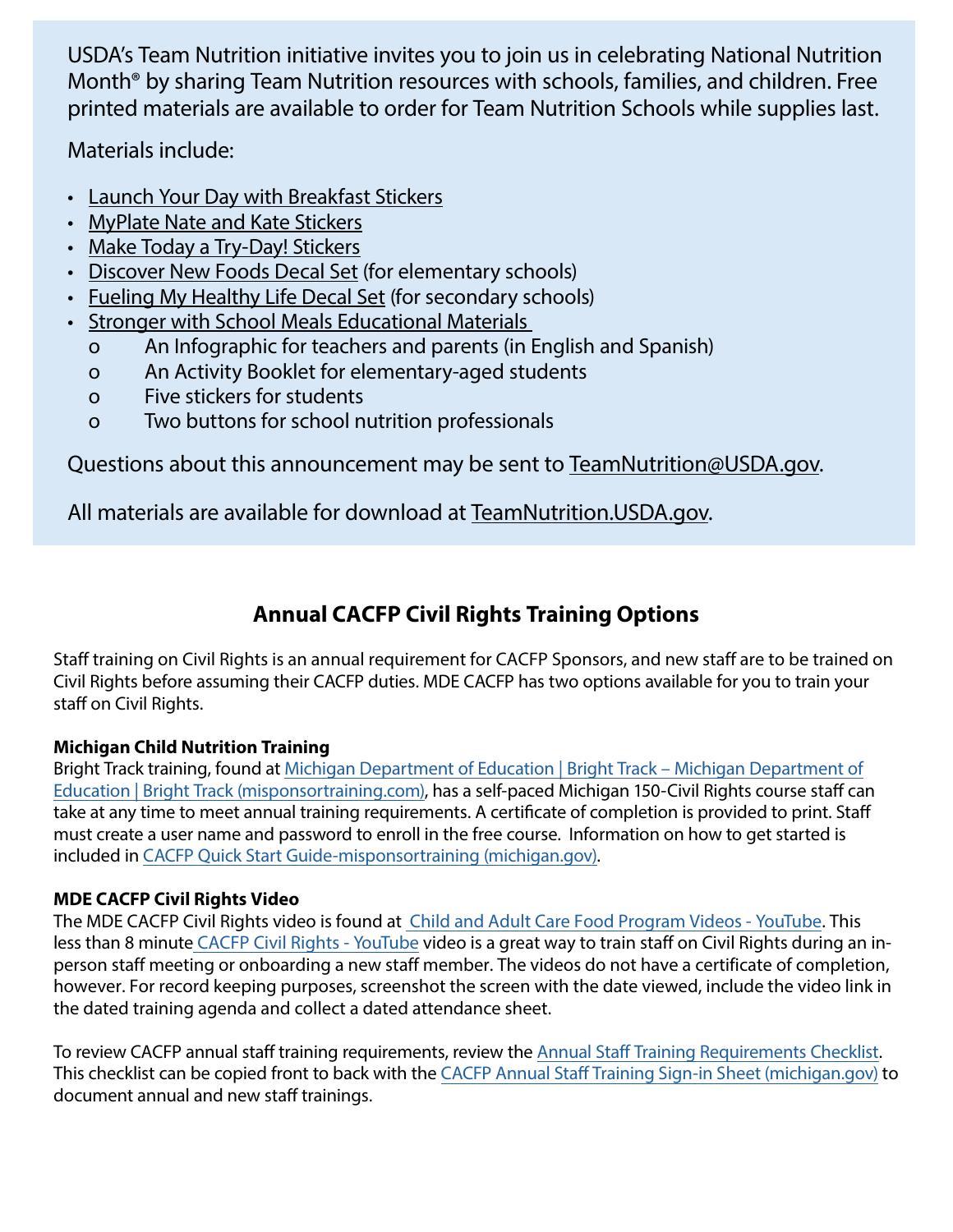# **New! Team Nutrition Older Adult Nutrition Web Quiz**

USDA's Team Nutrition initiative is excited to announce the release of the Older Adult Nutrition web quiz, now available at [fns.usda.gov/tn/quizzes/older-adult-nutrition](https://gcc02.safelinks.protection.outlook.com/?url=https%3A%2F%2Fwww.fns.usda.gov%2Ftn%2Fquizzes%2Folder-adult-nutrition&data=04%7C01%7CGalbaviT%40michigan.gov%7C16d354e1540849c083c708d9e5ac549d%7Cd5fb7087377742ad966a892ef47225d1%7C0%7C0%7C637793350573447108%7CUnknown%7CTWFpbGZsb3d8eyJWIjoiMC4wLjAwMDAiLCJQIjoiV2luMzIiLCJBTiI6Ik1haWwiLCJXVCI6Mn0%3D%7C3000&sdata=yxbACrnBN%2BaimI%2Fis92ieRalsoRzbS9kP2kt7aKc%2FYA%3D&reserved=0). This quiz focuses on nutrition for older adults, including those served in the CACFP. All of Team Nutrition's web quizzes can be found at [fns.usda.gov/tn/quizzes.](https://gcc02.safelinks.protection.outlook.com/?url=https%3A%2F%2Fwww.fns.usda.gov%2Ftn%2Fquizzes&data=04%7C01%7CGalbaviT%40michigan.gov%7C16d354e1540849c083c708d9e5ac549d%7Cd5fb7087377742ad966a892ef47225d1%7C0%7C0%7C637793350573447108%7CUnknown%7CTWFpbGZsb3d8eyJWIjoiMC4wLjAwMDAiLCJQIjoiV2luMzIiLCJBTiI6Ik1haWwiLCJXVCI6Mn0%3D%7C3000&sdata=UufgzpAi9TUKzObD%2BVo8bTKS6qA8ufUuN7Fpa4Vw6hc%3D&reserved=0)

As a reminder, these interactive quizzes can be used at trainings and other nutrition events as a fun and engaging learning activity. Upon completion of each 10-question quiz, quiz takers receive a score along with a link to resources that can help expand their knowledge on the topic and build their nutrition skills. Quiz takers can also view a printable version of the questions and answers upon quiz completion.



Questions about this announcement may be sent to [TeamNutrition@USDA.gov](mailto:TeamNutrition@USDA.gov).

## **\*\*NEW\*\* Women, Infants, and Children (WIC) poster now available!**

The Michigan Department of Health and Human Services (MDHHS) WIC program has updated their poster. The new poster, "Facts about WIC" is available in [Arabic](http://www.michigan.gov//documents/mdhhs/Facts_About_WIC_09_20_16_Arabic_539858_7.pdf), [English,](http://www.michigan.gov/documents/mdhhs/FactsAboutWIC_09_20_16_536532_7.pdf) and [Spanish](http://www.michigan.gov/documents/mdhhs/Facts_About_WIC__Spanish_2016_539857_7.pdf). CACFP Sponsors are advised to use the new informative posters to notify their families about the benefits of WIC participation. Older versions contain outdated information and should be discarded.

# **NexSys is coming soon!**

# **Make your transition easy! Click, Click, DONE!**

If you currently have MEGSplus access, follow the instructions below immediately.

- 1. Log in to your MILogin for Third Party account. Click [HERE](https://www.michigan.gov/documents/mde/Creating_MILogin_for_Third_Party_746324_7.pdf) if you don't have one.
- 2. Request the NexSys link. Click [HERE](https://www.michigan.gov/documents/mde/Requesting_NexSys_Link_in_MILogin_for_Third_Party_748927_7.pdf) for instructions.

Doing this will set you up for success once NexSys goes live.